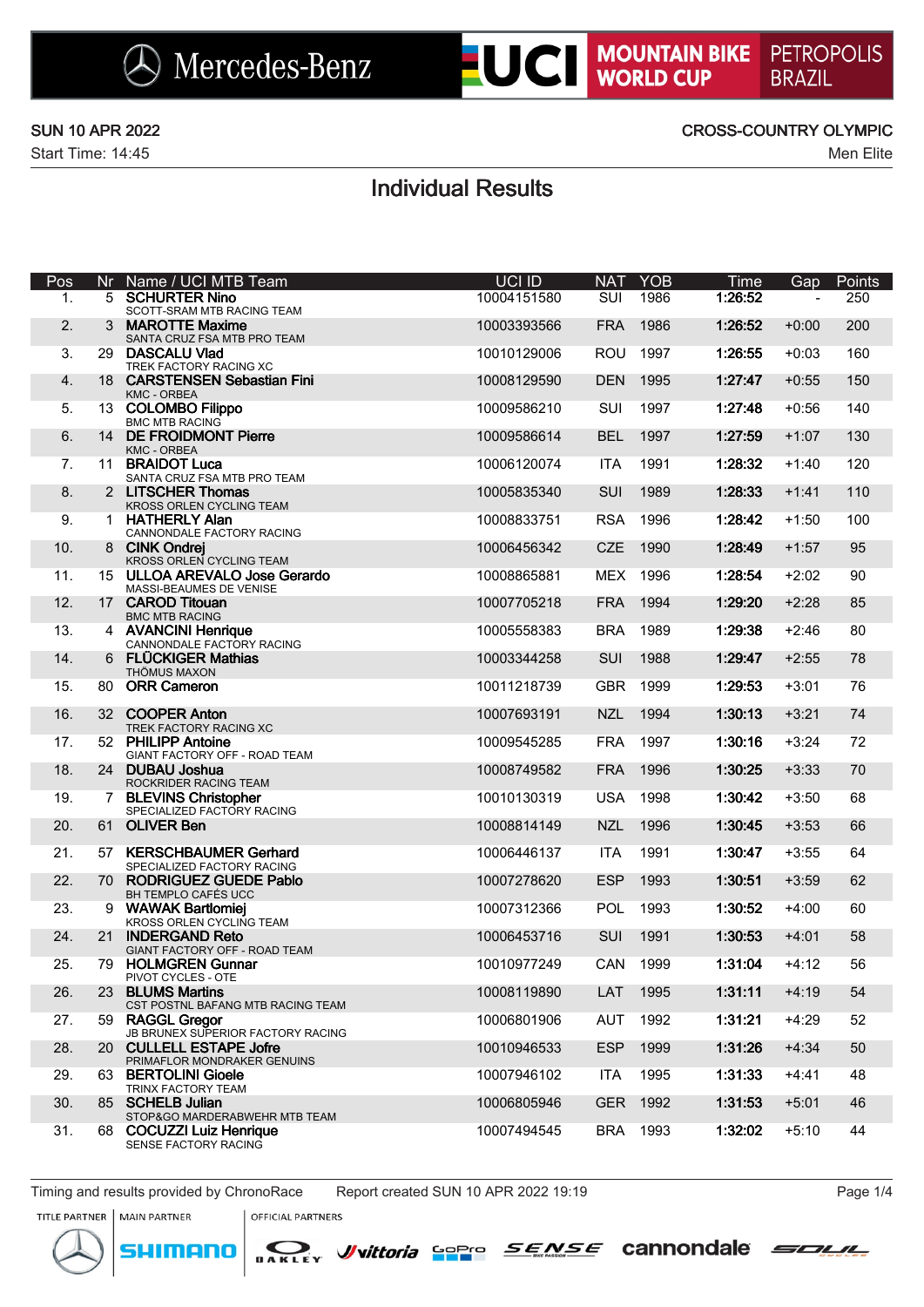### SUN 10 APR 2022 CROSS-COUNTRY OLYMPIC

## Individual Results

| Pos | Nr. | Name / UCI MTB Team                                       | UCI ID      | <b>NAT</b> | <b>YOB</b> | Time             | Gap      | Points |
|-----|-----|-----------------------------------------------------------|-------------|------------|------------|------------------|----------|--------|
| 32. | 104 | <b>TRARIEUX Julien</b><br>MASSI-BEAUMES DE VENISE         | 10006804330 | <b>FRA</b> | 1992       | 1:32:18          | $+5:26$  | 42     |
| 33. |     | 22 FORTIER Marc Andre<br>PIVOT CYCLES - OTE               | 10008815058 | CAN        | 1996       | 1:32:19          | $+5:27$  | 40     |
| 34. |     | 54 SCHUERMANS Jens<br>SCOTT CREUSE OXYGENE GUERET         | 10007338133 | <b>BEL</b> | 1993       | 1:32:24          | $+5:32$  | 38     |
| 35. | 60  | <b>MARKT Karl</b><br>JB BRUNEX SUPERIOR FACTORY RACING    | 10003917366 | <b>AUT</b> | 1980       | 1:32:26          | $+5:34$  | 36     |
| 36. |     | 71 SCHEHL Niklas<br>STOP&GO MARDERABWEHR MTB TEAM         | 10009979159 | <b>GER</b> | 1998       | 1:32:47          | $+5:55$  | 34     |
| 37. |     | 66 DISERA Peter<br>NORCO FACTORY TEAM                     | 10008178393 | CAN        | 1995       | 1:33:03          | $+6:11$  | 32     |
| 38. |     | 74 BASTOS GALINSKI Ulan<br>CALOI HENRIQUE AVANCINI RACING | 10015899900 | <b>BRA</b> | 1998       | 1:33:09          | +6:17    | 30     |
| 39. |     | 16 VALERO SERRANO David<br>BH TEMPLO CAFÉS UCC            | 10008594281 | <b>ESP</b> | 1988       | 1:33:24          | $+6:32$  | 29     |
| 40. |     | 58 ALBIN Vital<br>THÖMUS MAXON                            | 10010129511 | SUI        | 1998       | 1:33:31          | $+6:39$  | 28     |
| 41. |     | 92 TABACCHI Mirko<br>RDR ITALIA FACTORY TEAM              | 10006914060 | <b>ITA</b> | 1989       | 1:33:41          | $+6:49$  | 27     |
| 42. |     | 72 DISERA Quinton                                         | 10009821232 | CAN        | 1998       | 1:33:53          | $+7:01$  | 26     |
| 43. |     | 82 LORET Maxime<br>KTM VITTORIA TEAM                      | 10008815462 | <b>FRA</b> | 1995       | 1:34:15          | $+7:23$  | 25     |
| 44. | 81  | <b>SOTO Catriel</b>                                       | 10004188865 | <b>ARG</b> | 1987       | 1:34:17          | $+7:25$  | 24     |
| 45. |     | 10 SCHWARZBAUER Luca<br><b>CANYON CLLCTV</b>              | 10008816674 | <b>GER</b> | 1996       | 1:34:36          | $+7:44$  | 23     |
| 46. | 110 | <b>OLIVER Craig</b>                                       | 10008104736 | <b>NZL</b> | 1995       | 1:34:37          | $+7:45$  | 22     |
| 47. | 19  | <b>FORSTER Lars</b><br>SCOTT-SRAM MTB RACING TEAM         | 10006915070 | <b>SUI</b> | 1993       | 1:34:50          | $+7:58$  | 21     |
| 48. | 76  | PÉREZ ROMÁN Georwill                                      | 10008104938 | <b>PUR</b> | 1993       | 1:35:12          | $+8:20$  | 20     |
| 49. | 75  | <b>ORSCHEL Tyler</b>                                      | 10010826392 | CAN        | 1998       | 1:35:25          | $+8:33$  | 19     |
| 50. | 111 | <b>DANIEL Thibault</b>                                    | 10009545386 | <b>FRA</b> | 1997       | 1:35:25          | $+8:33$  | 18     |
| 51. | 91  | SAMPAIO DE OLIVEIRA LAGO Kennedi                          | 10015112075 | <b>BRA</b> | 1994       | 1:35:30          | $+8:38$  | 17     |
| 52. |     | 108 FINCHAM Sean<br>NORCO FACTORY TEAM                    | 10010126982 | <b>CAN</b> | 1998       | 1:35:51          | $+8:59$  | 16     |
| 53. | 98  | ROMAO MACHADO Nicolas Rafhael                             | 10014443179 | <b>BRA</b> | 1997       | 1:36:08          | $+9:16$  | 15     |
| 54. | 87  | <b>GOTARDELO MULLER Guilherme</b>                         | 10009023105 | <b>BRA</b> | 1993       | 1:37:05          | $+10:13$ | 14     |
| 55. | 97  | <b>MIRANDA JAIME Jaime</b>                                | 10008178700 | MEX 1994   |            | $1:37:34$ +10:42 |          | 13     |
| 56. |     | 113 MARTINS LEMES Bruno                                   | 10009839824 | BRA 1996   |            | $1:37:46$ +10:54 |          | 12     |
| 57. | 107 | <b>RYF Joris</b>                                          | 10009417165 | <b>SUI</b> | 1997       | 1:38:16          | $+11:24$ | 11     |
| 58. | 41  | <b>COLLEDANI Nadir</b><br>MMR FACTORY RACING TEAM         | 10007946001 | <b>ITA</b> | 1995       | 1:38:25          | $+11:33$ | 10     |
| 59. | 78  | <b>DELICH PARDO Nicolas</b><br>R1 - CYCLING EDUCATION     | 10010127083 | <b>CHI</b> | 1997       | 1:38:35          | $+11:43$ | $9\,$  |
| 60. | 115 | <b>SOARES OLSEN Wolfgang</b>                              | 10008941461 | <b>BRA</b> | 1992       | 1:40:03          | $+13:11$ | 8      |
| 61. | 90  | <b>TREZZA DE PAIVA Sherman</b>                            | 10006840096 | <b>BRA</b> | 1989       | $-1$ LAP         |          |        |
| 62. | 88  | <b>MORALES ORTEGA Jacob</b>                               | 10011175794 | <b>PUR</b> | 1999       | $-1$ LAP         |          |        |

Timing and results provided by ChronoRace Report created SUN 10 APR 2022 19:19 Page 2/4

*J*/vittoria Sopro

TITLE PARTNER | MAIN PARTNER

OFFICIAL PARTNERS





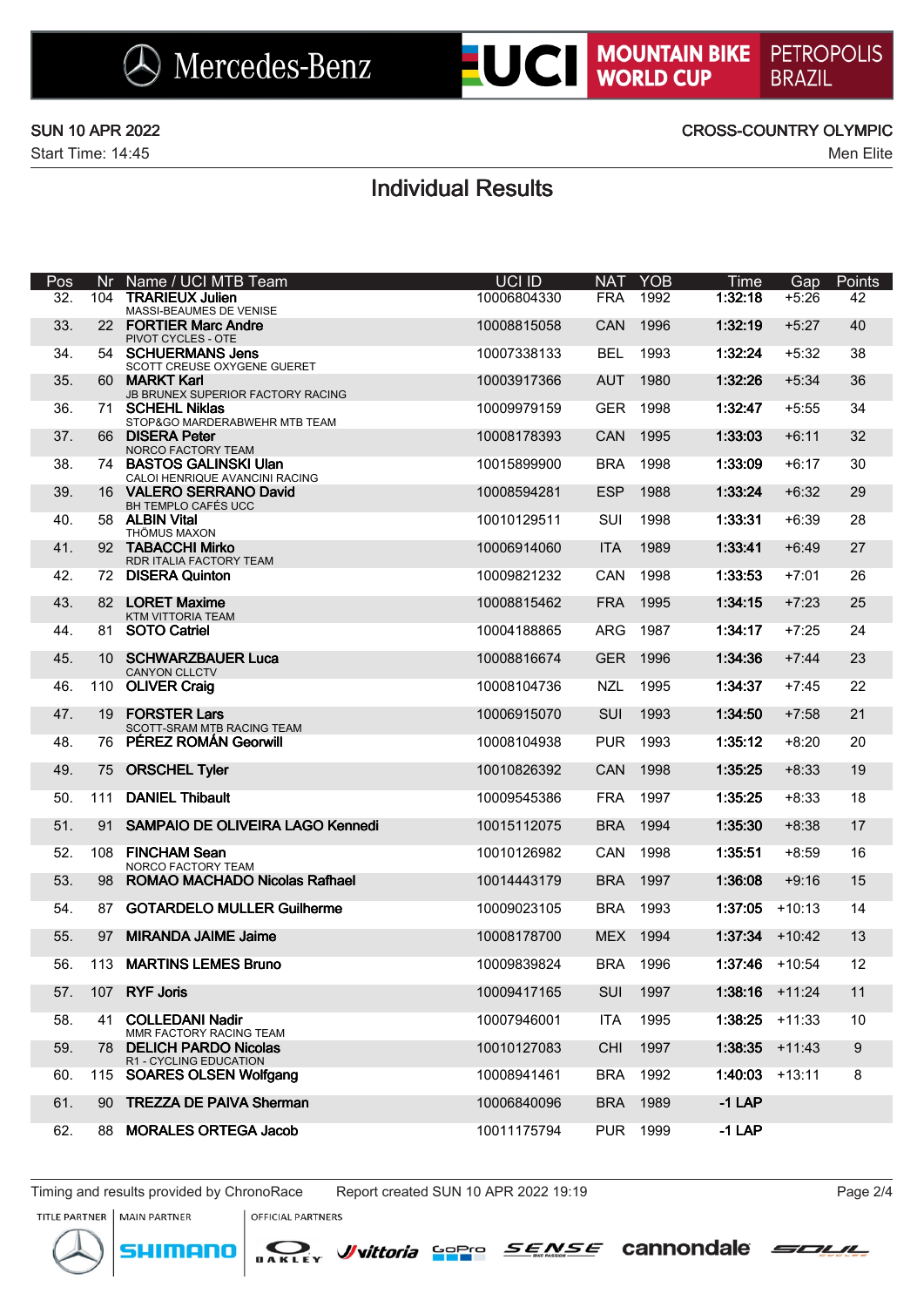### SUN 10 APR 2022 CROSS-COUNTRY OLYMPIC

# Individual Results

| Pos | Nr  | Name / UCI MTB Team                                                 | <b>UCI ID</b> | <b>NAT</b> | YOB      | <b>Time</b> | Gap Points |
|-----|-----|---------------------------------------------------------------------|---------------|------------|----------|-------------|------------|
| 63. |     | 93 DE REZENDE JUNIOR Edson Gilmar<br>CALOI HENRIQUE AVANCINI RACING | 10009584388   | BRA 1997   |          | $-1$ LAP    |            |
| 64. | 101 | <b>DONIZETE VALERIANO Rubens</b><br>SENSE FACTORY RACING            | 10004118036   | <b>BRA</b> | 1979     | $-1$ LAP    |            |
| 65. |     | 84 MACIAS Jorge Alvaro                                              | 10009027347   | ARG        | 1993     | $-2$ LAP    |            |
| 66. |     | 117 SILVA ROSA Rodrigo                                              | 10008911048   | <b>BRA</b> | 1991     | $-2$ LAP    |            |
| 67. |     | 112 DOS SANTOS Leandro Donizete                                     | 10008144445   | BRA 1989   |          | $-2$ LAP    |            |
| 68. |     | 125 AQUELINO MACEDO Edmilson                                        | 10009975624   | <b>BRA</b> | 1997     | $-2$ LAP    |            |
| 69. |     | 102 MIRANDA MALDONADO Sebastian                                     | 10008095137   | CHI        | 1992     | $-2$ LAP    |            |
| 70. | 118 | <b>BOULANGER Hugo</b>                                               | 10015697008   | <b>FRA</b> | 1999     | $-2$ LAP    |            |
| 71. |     | 64 MARQUES DE ALMEIDA Jose Gabriel                                  | 10009256107   | BRA 1995   |          | $-2$ LAP    |            |
| 72. | 109 | <b>VERREAULT Victor</b><br>FORESCO HOLDING PROCO RL PRO TEAM        | 10011218335   | <b>CAN</b> | 1999     | $-2$ LAP    |            |
| 73. |     | 120 MIRANDA JAIME Carlos                                            | 10009584085   | MEX 1996   |          | $-2$ LAP    |            |
| 74. | 94  | <b>MUÑOZ MANEIRO Sandro Martino</b>                                 | 10050237795   | <b>VEN</b> | 1993     | $-2$ LAP    |            |
| 75. |     | 114 PLOMER Joaquin                                                  | 10011173875   | ARG        | 1999     | $-2$ LAP    |            |
| 76. | 119 | <b>ORCHAMPT Antoine</b>                                             | 10014342038   | <b>FRA</b> | 1996     | $-2$ LAP    |            |
| 77. |     | 116 DE JESUS LOBO NETO Flávio                                       | 10105450906   | <b>BRA</b> | 1998     | $-2$ LAP    |            |
| 78. |     | 86 CONTRERAS Joel Fernando                                          | 10010914100   | <b>ARG</b> | 1997     | $-2$ LAP    |            |
| 79. | 106 | DE ALMEIDA BERTALLO Pedro Hillo                                     | 10055625036   | <b>BRA</b> | 1989     | $-2$ LAP    |            |
| 80. | 103 | <b>BARTON Malcolm</b>                                               | 10009984920   | CAN        | 1998     | $-3$ LAP    |            |
| 81. |     | 89 AUCLAIR Raphael<br>PIVOT CYCLES - OTE                            | 10009356440   | CAN        | 1997     | $-3$ LAP    |            |
| 82. |     | 122 CERDA FUENTES Victor                                            | 10076350195   | <b>CHI</b> | 1991     | $-3$ LAP    |            |
| 83. |     | 95 GELPES SAYAVEDRA Eduardo                                         | 10056606655   | URU        | 1993     | $-3$ LAP    |            |
| 84. | 105 | <b>GESCHE ANTONA Sebastián</b>                                      | 10076351714   | <b>CHI</b> | 1999     | $-3$ LAP    |            |
| 85. | 121 | <b>SAN MARTIN HERRERA Luis</b>                                      | 10053320173   | CHI        | 1992     | $-4$ LAP    |            |
| 86. |     | 123 BOGADO HERMANN Lucas                                            | 10014284141   | PAR 1997   |          | $-4$ LAP    |            |
|     |     | 73 TEMPIER Stephane<br>ROCKRIDER RACING TEAM                        | 10004229382   |            | FRA 1986 | <b>DNF</b>  |            |
|     |     | 96 FEIJOO ALBERTE Ivan<br>MMR FACTORY RACING TEAM                   | 10010967246   | <b>ESP</b> | 1999     | <b>DNF</b>  |            |
|     |     | 99 GREGO SANTOS Mario Couto<br>SENSE FACTORY RACING                 | 10010848725   | <b>BRA</b> | 1998     | <b>DNF</b>  |            |
|     | 100 | <b>FARIAS DIAZ Patricio</b>                                         | 10006950032   | <b>CHI</b> | 1990     | <b>DNF</b>  |            |
|     |     | 83 LE NY Benjamin                                                   | 10011010389   | <b>FRA</b> | 1999     | <b>DNF</b>  |            |
|     |     | 12 GRIOT Thomas<br><b>CANYON CLLCTV</b>                             | 10008081801   | <b>FRA</b> | 1994     | <b>DNS</b>  |            |
|     |     | 45 ANDREASSEN Simon<br>CANNONDALE FACTORY RACING                    | 10009436363   |            | DEN 1997 | <b>DNS</b>  |            |

Timing and results provided by ChronoRace Report created SUN 10 APR 2022 19:19 Page 3/4

nenn



TITLE PARTNER | MAIN PARTNER